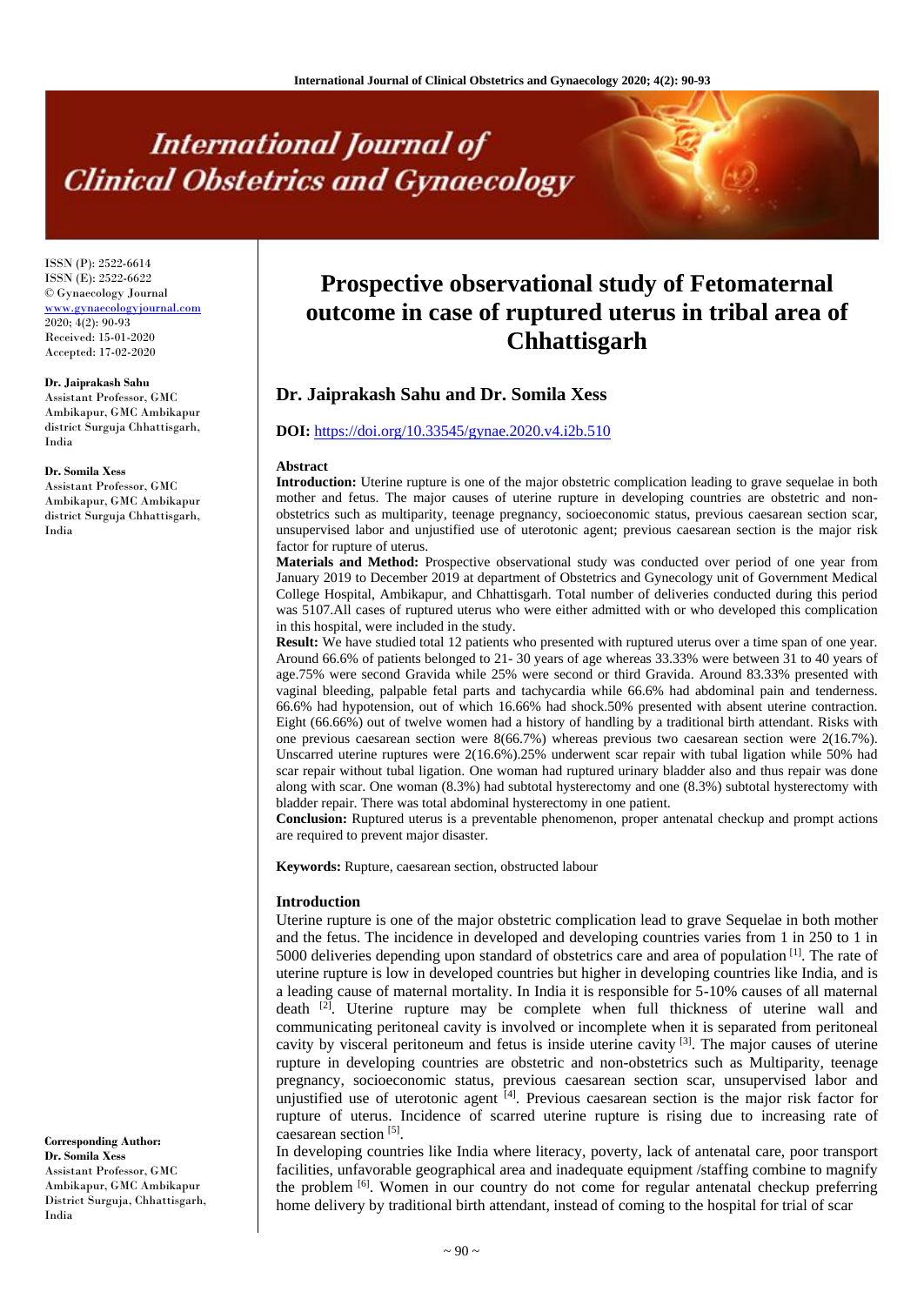and grand multiparity prolonged and obstructed labor set up [7]. Maternal outcome mainly depends on the integrity of previous scar, cause and site of rupture, x rupture and management rupture and management or prompt referral [8]. Uterine rupture occurs during labor or delivery and very rare during pregnancy [9] . Maternal manifestation are variable, these includes constant abdominal pain and sign of intra-abdominal hemorrhage like maternal tachycardia, hypotension ranging from subtle to severe (hypovolemic shock),cessation of uterine contraction, loss of the fetal presenting part, uterine tenderness and change in uterine shape  $^{[10]}$ .

## **Material and Method**

Prospective observational study was conducted over period of one year from January 2019 to December 2019 at department of Obstetrics and Gynecology unit of Government Medical College Hospital, Ambikapur, and Chhattisgarh. Total number of deliveries conducted during this period was 5107. All cases of ruptured uterus who were either admitted with or who developed this complication in this hospital, were included in the study. Patient having ruptured uterus due to congenital anomalies or direct trauma on uterus were excluded from study. Detail history of patient's age, address, parity, education, socioeconomic status, antenatal checkup, previous cesarean section or other surgery on uterus was taken. Diagnosis was made on history and examination and confirmed by laparotomy. Surgical procedure depend on general condition of patient, parity, desire for future child bearing, site and extent of rupture. Surgical management comprises repair of uterus without tubal ligation, repair with tubal ligation or hysterectomy. If urinary bladder involved, repair done along with above procedure. All patients were followed up until their discharge from hospital. Data was analyzed and statistical analysis done.

## **Observation and Results**

Our hospital been located in the tribal area of Chhattisgarh, most of the cases were referred to our centre from the periphery. Few cases were also there who travelled through two to three centres to reach us hence delayed referral was also one of the reasons for patients presenting with ruptured uterus. We have studied total 12 patients who presented with ruptured uterus over a time span of one year out of which one had rupture in our institute, rest eleven were referred cases. Around 66.6% of patients belonged to 21-30 years of age whereas 33.33% were between 31 to 40 years of age. 75% were second gravida while 25% were second or third Gravida. All of the women included in our study were housewives belonging to lower socioeconomic status and were uneducated or had a primary education.

Unbooked cases were 75%, here comes the importance of antenatal checkup which might be lacking and is one of the major reasons of the patients presenting late in the hospital. Fetal outcomes were measured in terms of live or dead fetus and birth weight. Ten (83.3%) were dead and only 2(16.66%) were live. 66.66% had birth weight between 2.5 to 3.5kg. (Table no.1).

**Table 1:** Socio Demographic features and fetal outcome

|                                     | Maternal age in year   Un scarred uterus n=2   Scarred uterus n=10   Total number n=12   Percentage % |             |                |                |  |  |  |
|-------------------------------------|-------------------------------------------------------------------------------------------------------|-------------|----------------|----------------|--|--|--|
| $21 - 30$                           |                                                                                                       |             | 8              | 66.66          |  |  |  |
| $31 - 40$                           |                                                                                                       | 3           | 4              | 33.33          |  |  |  |
| >40                                 | $\theta$                                                                                              | $\Omega$    | $\overline{0}$ | $\theta$       |  |  |  |
|                                     |                                                                                                       | Parity      |                |                |  |  |  |
| $\Omega$<br>$\theta$<br>0<br>0<br>0 |                                                                                                       |             |                |                |  |  |  |
| $1 - 2$                             |                                                                                                       | 8           | 9              | 75             |  |  |  |
| $3 - 4$                             |                                                                                                       | 2           | 3              | 25             |  |  |  |
| $5$ or $>5$                         | $\overline{0}$                                                                                        | 0           | $\overline{0}$ | $\mathbf{0}$   |  |  |  |
|                                     | Occupation                                                                                            |             |                |                |  |  |  |
| House wives                         | $\overline{2}$                                                                                        | 10          | 12             | 100            |  |  |  |
| Working women                       | $\overline{0}$                                                                                        | 0           | $\overline{0}$ | $\overline{0}$ |  |  |  |
| <b>Antenatal status</b>             |                                                                                                       |             |                |                |  |  |  |
| <b>Booked</b>                       |                                                                                                       |             | 3              | 25             |  |  |  |
| Un Booked                           |                                                                                                       | 8           | 9              | 75             |  |  |  |
| <b>Fetal outcome</b>                |                                                                                                       |             |                |                |  |  |  |
| Live birth                          |                                                                                                       |             | $\overline{2}$ | 16.66          |  |  |  |
| Dead fetus                          |                                                                                                       | $\mathbf Q$ | 10             | 83.3           |  |  |  |
| Birth weight in kg                  |                                                                                                       |             |                |                |  |  |  |
| <2.5                                | $\theta$                                                                                              |             | 1              | 8.33           |  |  |  |
| $2.5 - 3.5$                         |                                                                                                       |             | 8              | 66.66          |  |  |  |
| >3.5                                |                                                                                                       | 2           | 3              | 25             |  |  |  |

Around 83.33% presented with vaginal bleeding, palpable fetal parts and tachycardia while 66.6% had abdominal pain and tenderness. 66.6% had hypotension, out of which 16.66% had shock.50% presented with absent uterine contraction. Eight (66.66%) out of twelve women had a history of handling by a traditional birth attendant. The clinical presentation of the women is described in table no.2.

**Table 2:** Clinical Presentation

| <b>Clinical Presentation</b>     | <b>Number</b> | Percentage $\%$ (n=12) |
|----------------------------------|---------------|------------------------|
| Abdominal pain and tenderness    |               | 66.66                  |
| Cessation of uterine contraction |               | 50                     |
| Vaginal bleeding                 | 10            | 83.33                  |
| Pallor                           |               | 75                     |
| Palpable fetal part              | 10            | 83.33                  |
| Hypotension                      |               | 66.66                  |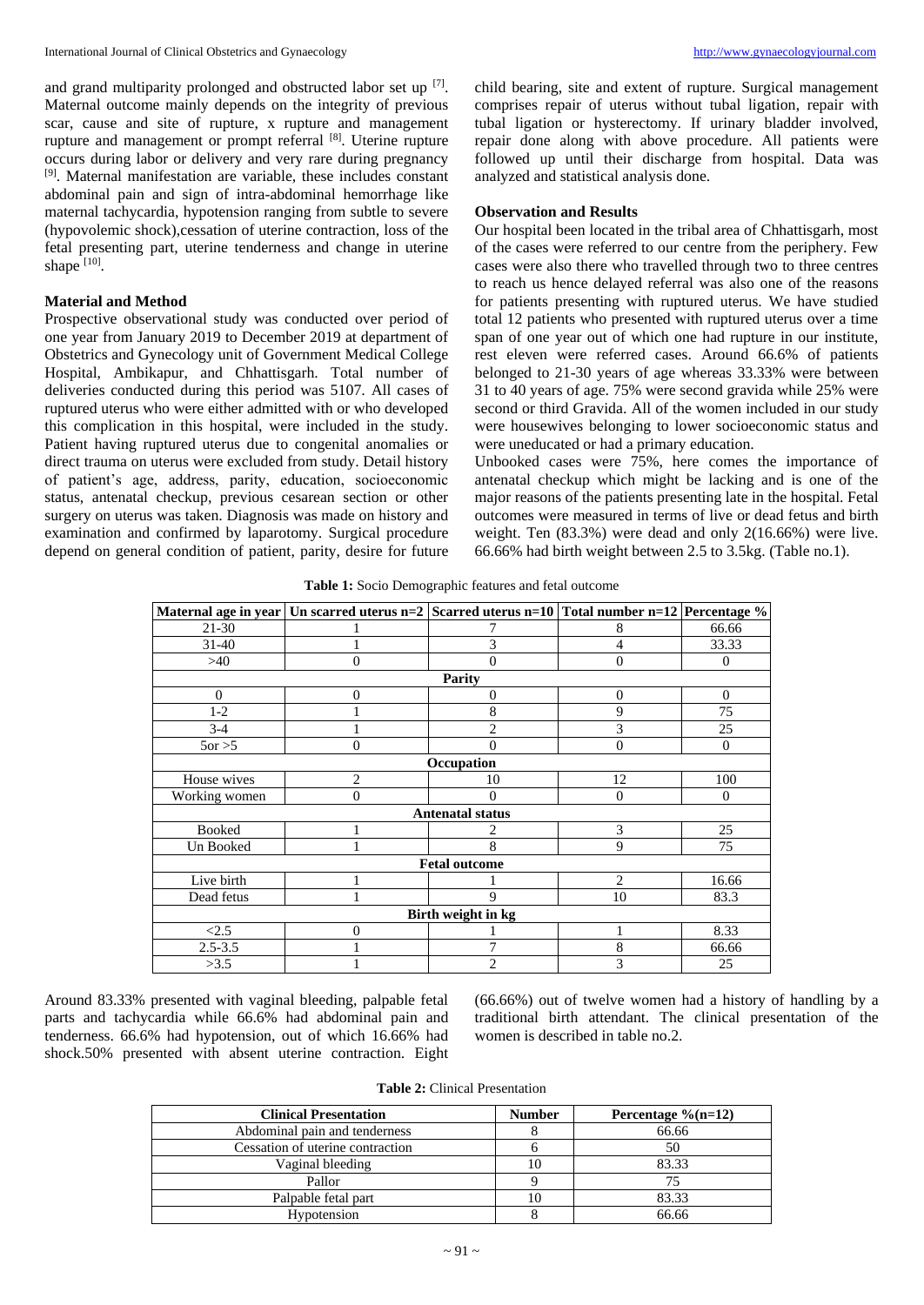| m<br>achveardía                      | 10 | ററ ററ<br> |
|--------------------------------------|----|-----------|
| Shock                                | ∸  | 16.66     |
| Traditional birth attendant handling |    | 66.66     |

The major risk factors for uterine rupture is discussed in table no.3, those with one previous caesarean section were 8(66.7%) whereas previous two caesarean section were 2(16.7%). Unscarred uterine rupture were 2(16.6%), out of which one had obstructed labour while the other had malpresentation.

**Table 3:** Risk factor for uterine rupture

| <b>Risk factor</b>             | <b>Number</b> | Percentage % |
|--------------------------------|---------------|--------------|
| Previous one caesarean section |               | 66 7         |
| Previous two caesarean section |               | 16.7         |
| Unscarred uterus rupture       |               | 16.6         |
| Obstructed labor               |               | ጸ 3          |
| Malpresentation                |               |              |

Intraoperatively, it was noted 7 (58.3%), out of 12 had lower segment rupture in the scarred as well as unscarred uterus. One presented with upper segment rupture which may be due to inverted T or J inscion given in the previous caesarean section. There was left lateral wall rupture in one while one had posterior wall rupture. Combined type of rupture was seen in one of the woman. (Table 4)

**Table 4:** Site and Type of rupture seen intraoperatively

| Site and type of rupture Scarred $n=10$ Unscarred $n=2$ |  | Total n=12 |               |
|---------------------------------------------------------|--|------------|---------------|
|                                                         |  | No.        | $\frac{6}{9}$ |
| Lower segment                                           |  |            | 58.33         |
| Upper segment                                           |  |            | 8.33          |
| Inverted T shaped                                       |  |            | 8.33          |
| Left lateral                                            |  |            | 8.33          |
| Right lateral                                           |  |            |               |
| Posterior wall                                          |  |            | 8.33          |
| Combined                                                |  |            | 8.33          |

Table no. 5 shows the surgical management done .25% underwent scar repair with tubal ligation while 50% had scar repair without tubal ligation. One woman had ruptured urinary bladder also and thus repair was done along with scar. One woman (8.3%) had subtotal hysterectomy and one (8.3%) subtotal hysterectomy with bladder repair. There was total abdominal hysterectomy in one patient. Subtotal hysterectomy is considered as procedure of choice if lower uterine tract is not involved as it saves time and thus the blood loss.

Five patients were shifted to ICU and there was one mortality in our study which was due to massive blood loss and morbid presentation of the patient at the time of admission.

|  |  | Table 5: Surgical management |
|--|--|------------------------------|
|--|--|------------------------------|

| <b>Procedure</b>                   |        | <b>Scarred Unscarred</b> | <b>Total</b> |               |
|------------------------------------|--------|--------------------------|--------------|---------------|
|                                    | $n=10$ | $n=2$                    | $N=12$       | $\frac{0}{0}$ |
| Scar repair With tubal ligation    |        |                          |              | 25            |
| Without tubal ligation             |        |                          | 6            | 50            |
| With urinary bladder repair        |        |                          |              | 8.33          |
| Subtotal hysterectomy              |        |                          |              | 8.33          |
| Subtotal hysterectomy with bladder |        |                          |              |               |
| repair                             |        |                          |              |               |
| Total abdominal hysterectomy       |        |                          |              |               |

## **Discussion**

Rupture of the gravid uterus is an unexpected, rare, and potentially life-threatening devastating complication. It still constitutes one of the most serious obstetrical emergencies [13]. Despite the advances of modern medicine, it continues to cause adverse fetal and maternal health consequences. The rupture uterus occurred more commonly in the age group between 20 and 30 years (66.66%) whereas in women of age more than 30 years there were 4 cases (33.33%) in our study. The age and parity distribution of patients with ruptured uterus in current study were similar to findings from other studies  $[14-17]$ . The maximum cases of rupture uterus occurred with Inter delivery interval of 18 to 36 months. A prolonged inter pregnancy interval may allow time for the previous cesarean delivery scar to reach its maximal tensile strength before the scar undergoes the mechanical stress and strain with a subsequent intrauterine pregnancy.. Our study not only confirmed several important independent risk factors for uterine rupture, including previous cesarean section, multiparity, malpresentations, and labor dystocia; but also demonstrated that four major risk factors (history of prior uterine surgery, grand multiparity, obstructed labor, and fetal malpresentations) contributed to more than 90% cases of uterine rupture. The single risk factor (history of prior cesarean section) contributed to 66.7% cases of uterine rupture. Therefore, a great degree of caution should be taken while managing patients with previous uterine scar who are attempting trial of labor. Repeat cesarean delivery should be strongly considered in women with previous scarred uterus. In study conducted by Ibha K, Poonam G, Sehgal A *et al.* 49.1% uterine rupture occurred at the previous lower segment cesarean section (LSCS) scar and our observation is similar to that of others [18- <sup>19]</sup>. Hamilton *et al.*, reported that with labor dystocia (i.e., cervical dilatation lower than the  $10<sup>th</sup>$  percentile and arrest for more than 2h), cesarean delivery prevents more than  $42.1\%$ cases of uterine rupture [20].

Among the women in our study, the lack of any antenatal care is strikingly frequent-75%. However, this lack of antenatal care probably reflects the lack of access to obstetric care in general. It is the lack of access to emergency obstetric care, in particular emergency cesarean section and blood transfusion that is the problem in many developing countries.

In Ezechi *et al.* series <sup>[21]</sup> 50.8% were grand multipara and in Ibha et al. <sup>[19]</sup> series 32% were grand multipara. In our study, 75% were second gravida, this is contrary to the above mentioned studies. The risk of uterine rupture differs significantly depending on the type of the prior incision (low transverse, low vertical, classical, or unknown). The risk of rupture with a T-shaped or classical incision is much higher, and ranges from 4 to 9%  $[22]$ . In our study, 75% cases of rupture uterus were treated by suturing the tear similar to in studies of Revicky *et al.* <sup>[23]</sup>. Our case reports only 2 live births which required admission as they had rupture while in the hospital hence promptly treated, rest were dead.

Once the rupture uterus is diagnosed, prompt management is the essence. Our study reports one (8.3%) mortality while five of them required ICU management. All of them required blood transfusion. However there are other studies reporting maternal mortality rates ranging from 0 to  $13\%$  <sup>[24, 25]</sup>. The average duration of hospital stay was 10+2 days with 6 requiring catheterisation up to 14 days while 2 women in whom there was bladder rupture were catheterized for 21 days. This study confirms that institutional delay in the provision of treatment still contributes to morbidity and mortality. Reasons for these